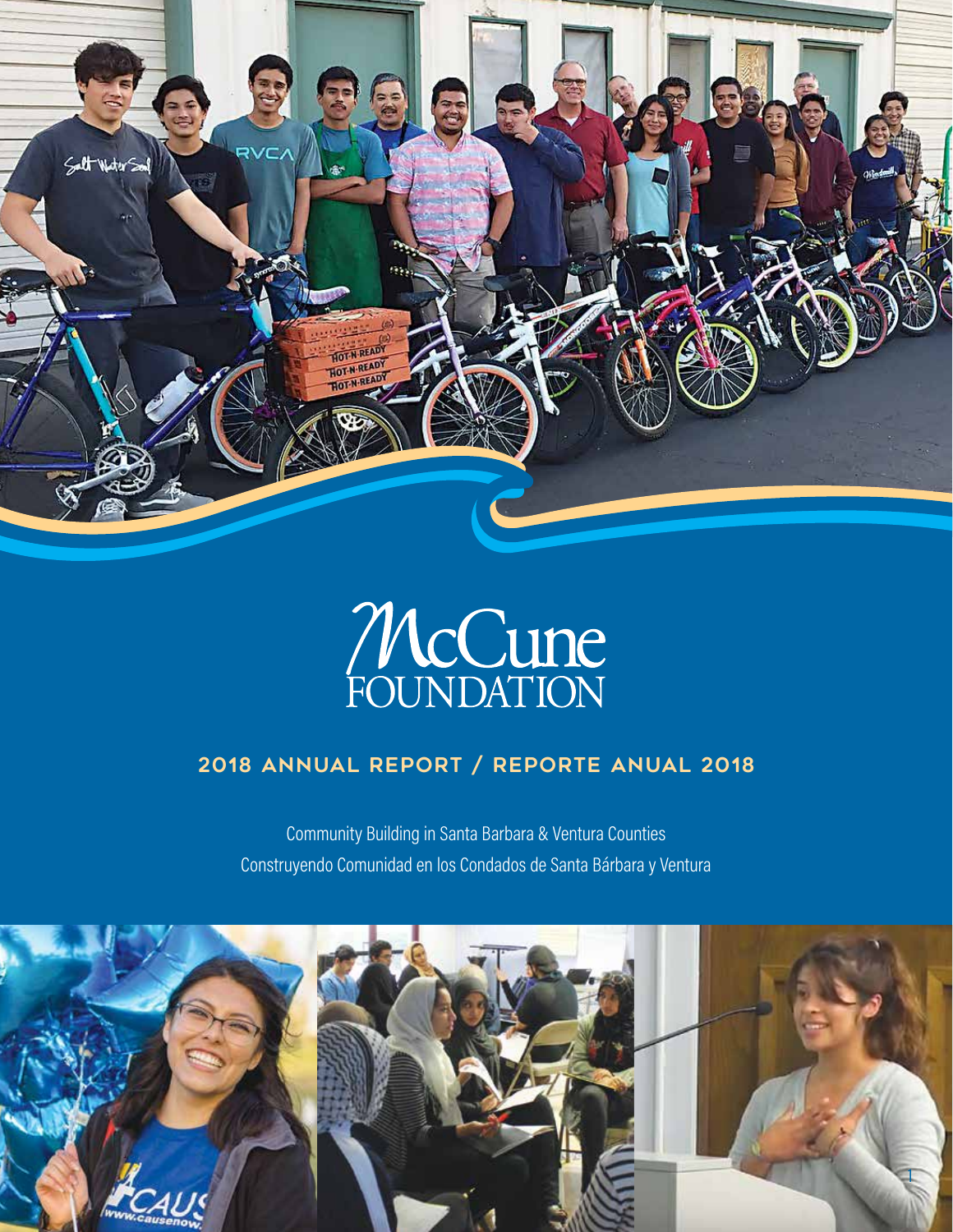



*Sara Miller McCune*

### WHO WE ARE

The McCune Foundation was established in 1990 by George D. McCune and Sara Miller McCune. The Foundation supports projects that address critical issues in Santa Barbara and Ventura Counties by empowering and mobilizing excluded populations. We support groups which are "doing with others" rather than "doing for others"grassroots, bottom-up organizations in which "clients" are the initiators and involved in decision making.

**Our mission is to be an agent of productive change in society by supporting the growth of social capital in communities.**

## QUIÉNES SOMOS

La Fundación McCune fue establecida en 1990 por George D. McCune y Sara Miller McCune. La Fundación apoya proyectos que abordan temas críticos en los condados de Santa Bárbara y Ventura a través del empoderamiento y la movilización de las poblaciones excluidas. Apoyamos a grupos que se unen a "hacer con los demás" en lugar de "hacer por los demás" – organizaciones comunitarias con base social, en donde los "clientes" son los iniciadores y ejecutores del proceso de decisión.

**Nuestra misión es ser un agente de cambio productivo en la sociedad a través de apoyar el crecimiento del capital social en las comunidades.**

*PHOTOS / FOTOS*

*Cover – Top / Cubierta – Arriba: Santa Barbara Bicycle Coalition. Bottom Left-Right / Abajo, de izquierda a derecha: CAUSE, CAIR, Just Communities*

*Right page / Página derecha: FLA*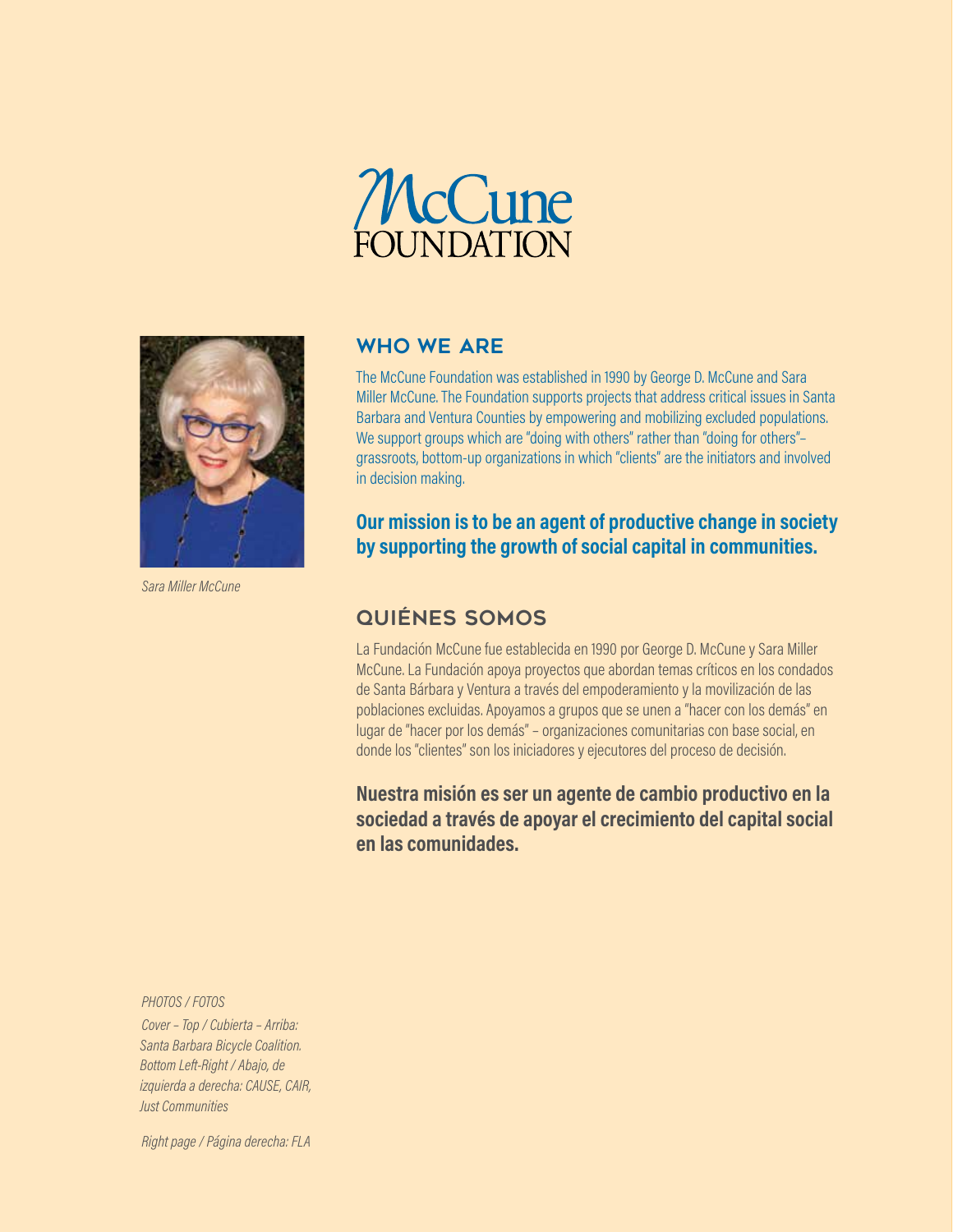## 2018 ORGANIZING HIGHLIGHTS/LOGROS

# POLICY WINS LOGROS EN POLÍTICAS

#### **FLA**

Oxnard High School District commits to align graduation standards with courses needed to attend a 4-year college.

El Distrito de Escuelas Preparatorias de Oxnard se compromete a alinear los estándares de graduación con los cursos necesarios para asistir a una universidad de 4 años.

#### **Families ACT!**

Santa Barbara County approves funding for Crisis Intervention Training of law enforcement officers to de-escalate interactions with individuals with mental illness.

El condado de Santa Bárbara aprueba la Capacitación de Intervención en Crisis de los oficiales de la ley para mejorar las interacciones con personas con enfermedades mentales.

#### **Peoples' Self-Help Housing, Little House by the Park**

Affordable housing for farm workers approved in Guadalupe. Vivienda asequible para trabajadores agrícolas aprobada en Guadalupe.

#### **Just Communities**

City of Santa Barbara hires a Spanish Language Outreach position after language access challenges during the Thomas Fire. La ciudad de Santa Bárbara contrata a una persona para comunicación en el idioma español después de los desafíos de acceso al idioma durante el incendio Thomas.

#### **Líderes Campesinas, MICOP, CAUSE**

Activists help shape Ventura County's Farm Worker Resource Program's staffing and location to best serve farm workers. Los activistas ayudan a dar forma al personal y la ubicación del Programa de Recursos para Trabajadores Agrícolas del condado de Ventura para servir mejor a los trabajadores agrícolas.

#### **CAUSE**

City of Santa Paula opens new youth center. La cuidad de Santa Paula abre centro juvenil.

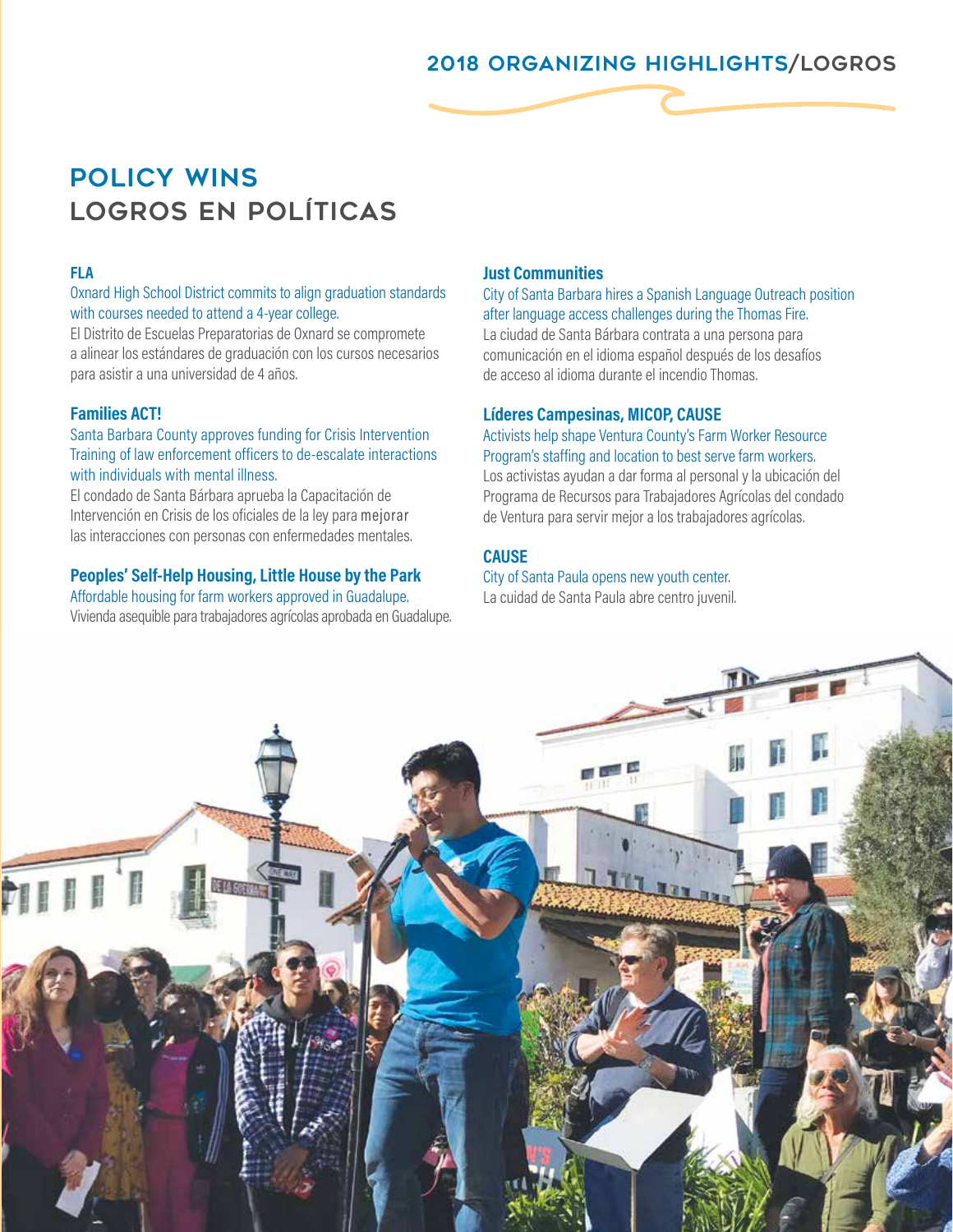## 2018 ORGANIZING HIGHLIGHTS/LOGROS

# **GRASSROOTS** MOBILIZATION MOVILIZACIÓN COMUNITARIA

#### **Californians for Pesticide Reform**

#### Rally held in Santa Maria on Cesar Chavez Day to demand protections for farm workers from hazardous pesticides.

Manifestación realizada en Santa María el día de César Chávez para exigir protecciones para los trabajadores agrícolas contra pesticidas peligrosas.

#### **Food & Water Watch, One Step a La Vez**

#### More than 100 residents attend hearing to oppose proposal to dump oilfield wastewater into Fillmore aquifer.

Más de 100 residentes asisten a la audiencia para oponerse a la propuesta de descargar las aguas residuales de los yacimientos petrolíferos en el acuífero de Fillmore.

#### **CAUSE, Food & Water Watch**

#### Dozens of local activists join the Climate Action March in San Francisco.

Decenas de activistas locales en la Marcha de Acción por el Clima en San Francisco.

#### **FLA, Council on American-Islamic Relations**

#### Youth conduct voter registration drives and register more than 1,000 new voters.

Los jóvenes realizan campañas de registro de votantes y registran a más de 1,000 nuevos votantes.

#### **One Step a La Vez**

#### 150 Fillmore students join the March for Our Lives School Walk Out to protest gun violence.

150 estudiantes de Fillmore se unen a la marcha de la escuela Marcha por Nuestras Vidas para protestar la violencia con armas de fuego.

#### *PHOTOS / FOTOS*

*Right page / Página derecha:*

- *1. COAST*
- *2. MICOP, One Step a La Vez, CAUSE*
- *3. Santa Barbara Bicycle Coalition*
- *4. ARC of Ventura County*
- *5. Líderes Campesinas (photo: Joan Cusick)*

# CIVIC ENGAGEMENT **COMPROMISO** CIVIL

#### **Líderes Campesinas**

Farm workers from Ventura County and Santa Maria attend the National Convening of Farm Worker Women and Advocacy Day in Washington, D.C.

Trabajadores agrícolas del condado de Ventura y Santa María asisten a la Convocatoria Nacional de Mujeres Trabajadoras Agrícolas y al Día de Defensa en Washington, D.C.

#### **CAUSE, FLA, MICOP**

#### Nearly 100 residents attend bilingual City Council Candidates Forum in Oxnard.

Cerca de 100 residentes asisten al foro bilingüe de candidatos del Ayuntamiento en Oxnard.

#### **Cuyama Valley Family Resource Center**

#### Two Latina leaders push for appointment onto new Advisory Committee focused on groundwater sustainability.

Dos líderes latinas solicitan su nombramiento en un nuevo Comité Asesor centrado en la sostenibilidad de las aguas subterráneas.

#### **Santa Barbara Bicycle Coalition**

Resident input shapes Goleta's Bicycle & Pedestrian Masterplan. La opinión de residentes da forma al plan maestro de bicicletas y peatones de Goleta.

#### **ARC of Ventura County**

Individuals with disabilities join Transportation Commission committees and the planning committee for the Ventura County Family Justice Center.

Las personas con discapacidades se unen a los comités de la Comisión de Transporte y al Comité de Planificación para el Centro de Justicia Familiar del condado de Ventura.

#### **COAST**

#### Twenty-five residents attend Safe Streets training to identify priorities to make walking and biking on Santa Barbara's Westside safer.

Veinticinco residentes asisten a la capacitación de Safe Streets/Calles Seguras para identificar las prioridades para hacer que caminar y andar en bicicleta en el lado oeste de Santa Bárbara sea más seguro.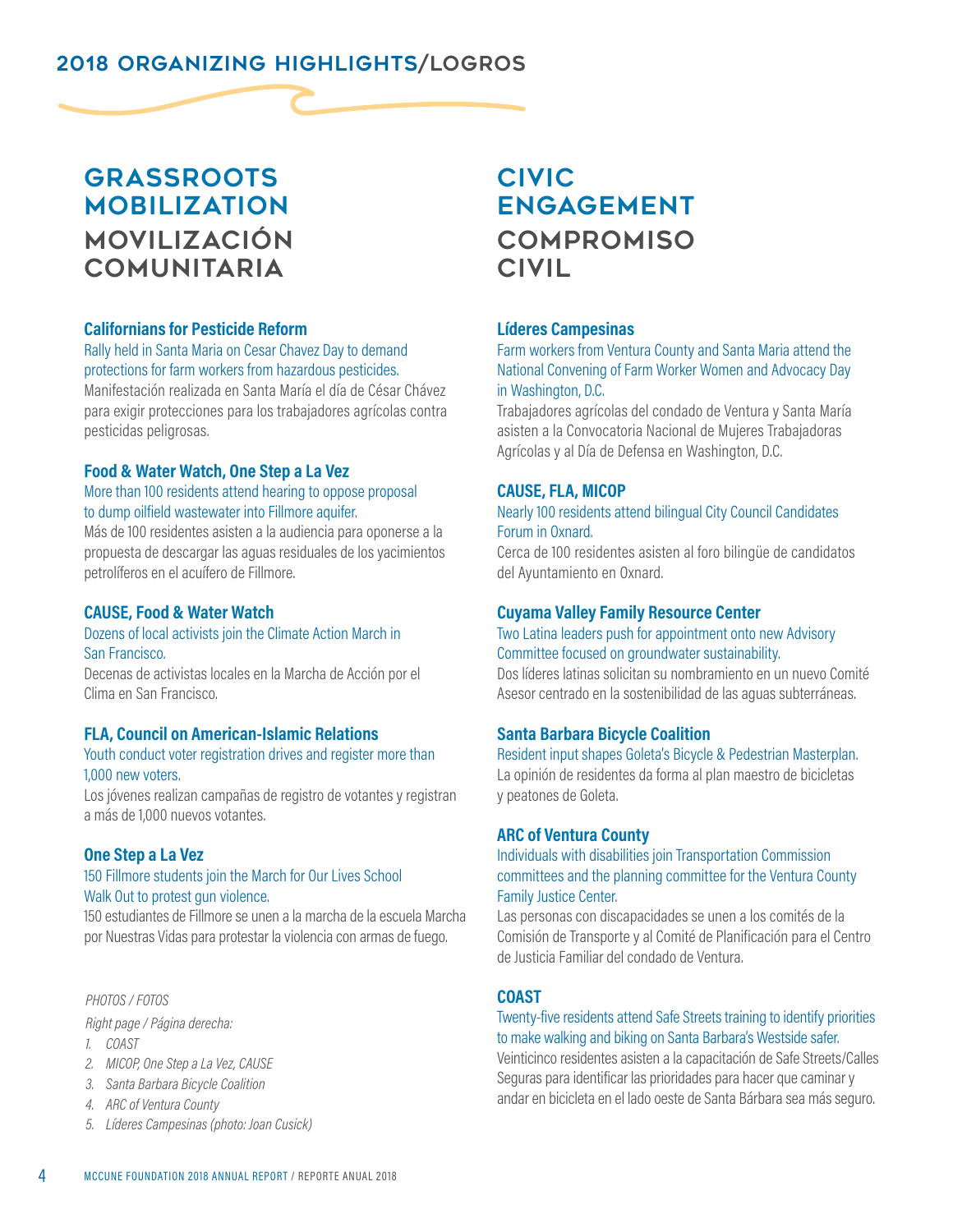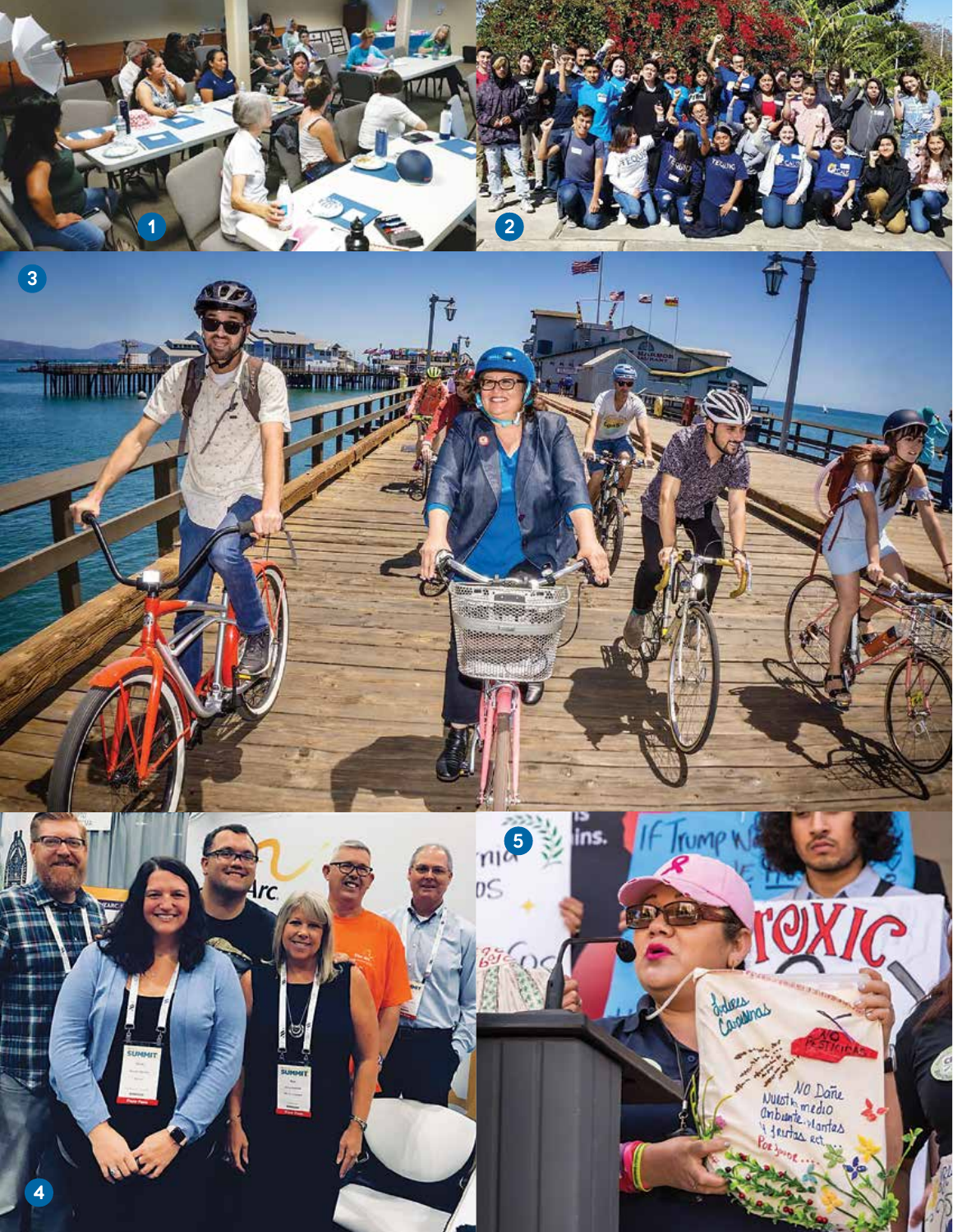# 2018 ORGANIZING HIGHLIGHTS/LOGROS

# RAISING AWARENESS INCREMENTANDO CONCIENCIA

#### **Transitions-Mental Health Association**

Longest Night Vigil held to honor those who died on the streets without shelter in Santa Maria.

La vigilia nocturna más larga realizada para honrar a aquellos que murieron en las calles sin refugio en Santa María.

#### **One Step a La Vez, Diversity Collective**

#### Developed curriculum and conducted LGBTQ+ sensitivity training for teachers.

Se desarrolló un plan de estudios y se llevó a cabo capacitación de sensibilidad LGBTQ+ para maestros.

#### **FLA**

#### Fifty residents attend forum to raise visibility of the low rate of Santa Maria students graduating with coursework needed to apply to a 4-year college.

Cincuenta residentes asisten al foro para aumentar la visibilidad de la baja tasa de estudiantes de Santa María que se gradúan con los cursos necesarios para postularse a una universidad de 4 años.

#### **IMPORTA, Buen Vecino, La Hermandad, MICOP**

Immigrant rights trainings held throughout Santa Barbara and Ventura Counties.

Capacitaciones sobre derechos de los inmigrantes llevadas a cabo en los condados de Santa Bárbara y Ventura.

#### **Truth in Recruitment, MICOP, IMPORTA**

Forty parents, teachers, and youth attend Military Recruiters on Campus forum to discuss concerns about military recruitment at Santa Maria High School.

Cuarenta padres, maestros y jóvenes asisten un foro para hablar de sus preocupaciones sobre el reclutamiento militar en la preparatoria de Santa María.

#### **Pacific Pride Foundation**

#### LGBTQ sensitivity trainings provided to police officers, schools, nursing homes, and other agencies.

Capacitaciones sobre sensibilidad LGBTQ proporcionadas a oficiales de policía, escuelas, hogares de ancianos y otras agencias.

*PHOTOS / FOTOS Left page / Página izquierda:*

*Truth in Recruitment*

*Right page / Página derecha:*

- *1. Pesticide Action Network*
- *2. Westminster Free Clinic*
- *3. Families ACT!*
- *4. Transitions-Mental Health Association*
- *5. Diversity Collective*

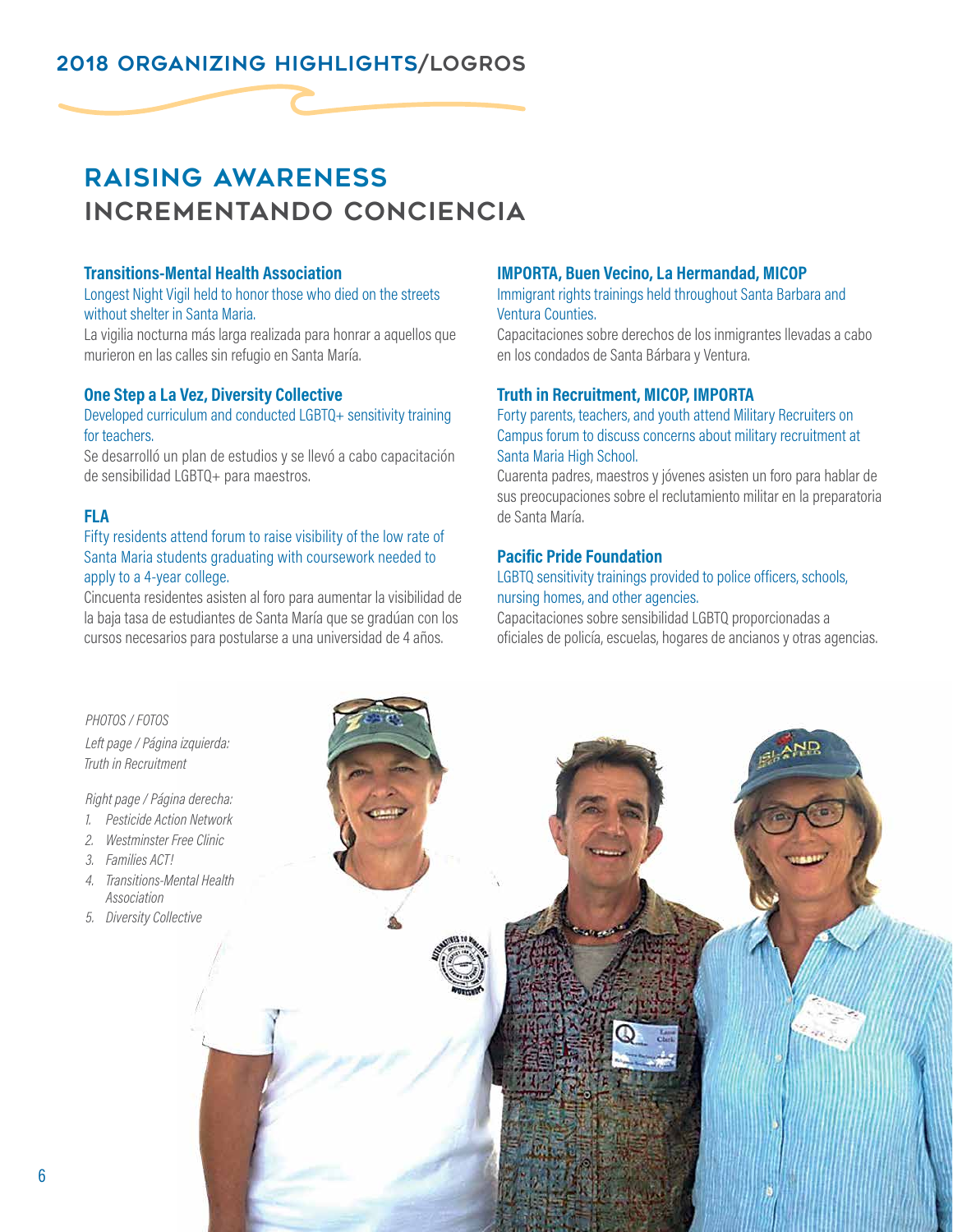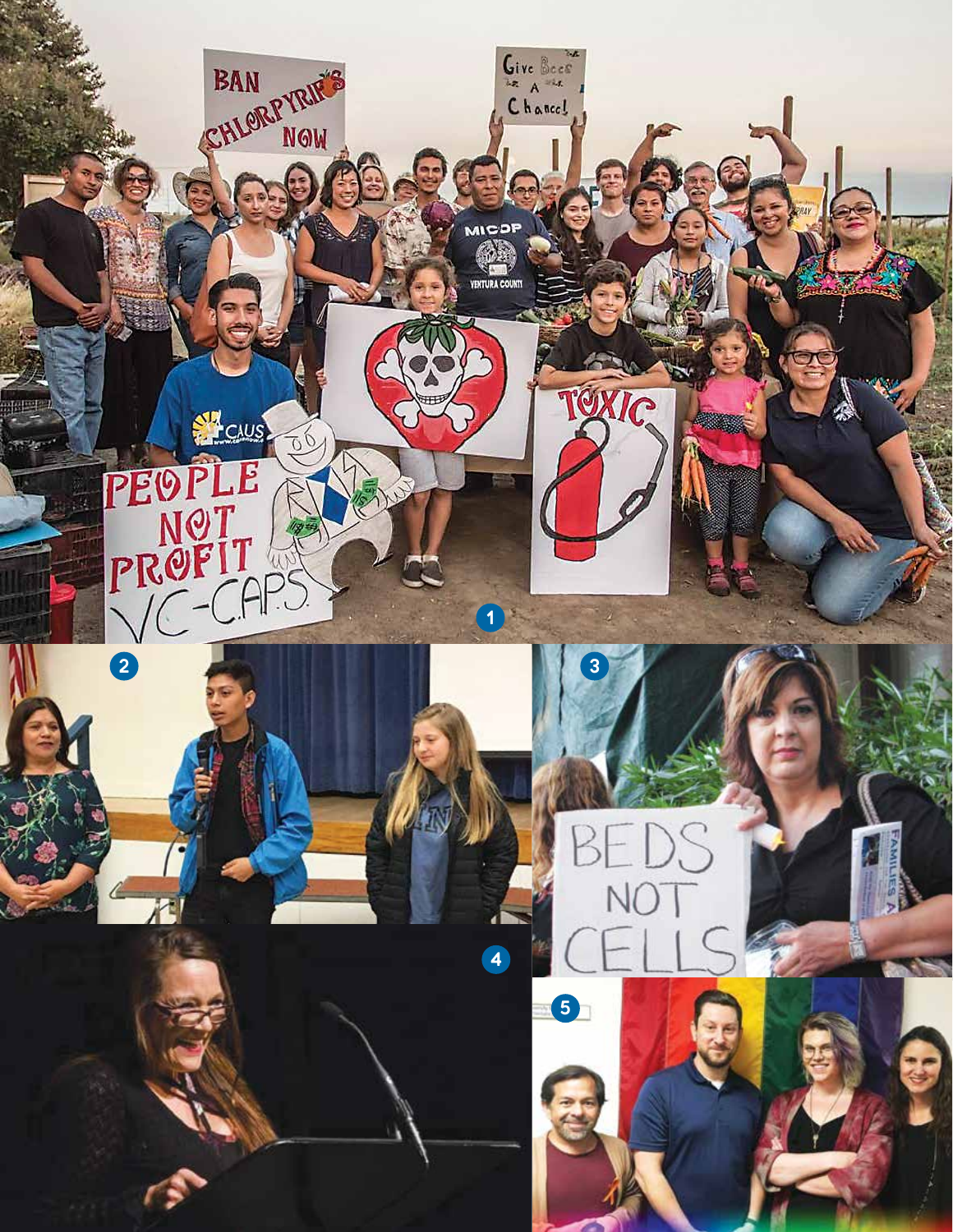# 2018 GRANTS/BECAS

# GRANTS

#### **Alliance for Global Justice – \$6,000**

for Buen Vecino's immigrant empowerment projects in East Ventura County, including Know Your Rights education, legal aid to immigrants, and immigration advocacy.

#### **The ARC of Ventura County – \$15,000**

for The Co-Advocates of Ventura County, which engages people with disabilities and develops their leadership skills to confront social inequities and implement systemic change.

#### **CAUSE – \$35,000 (2nd year of two-year grant)**

for general operating support to build grassroots power to realize social, economic, and environmental justice in Ventura County.

#### **CAUSE – \$38,000 (2nd year of two-year grant)**

for Building Leadership and Organizing in Our Neighborhoods to empower immigrants and low-wage workers in Santa Barbara County through organizing, leadership development, civic participation, and advocacy.

#### **Coalition for Sustainable Transportation (COAST) – \$20,000**

for Eastside Neighborhood Council/Transit and Pedestrian Organizing, to organize residents of Santa Barbara to advocate for pedestrian safety, improved bus service, and to establish a neighborhood council.

#### **Cuyama Valley Family Resource Center – \$20,000/year for two years**

for the Latino Community Organizing, Engagement and Leadership Initiative to empower new Latino leaders to address local community issues.

#### **Diversity Collective Ventura County – \$10,000**

to support HIV/AIDS Community Advocacy program to mobilize LGBTQ residents to advocate for their health and social inclusion, and to encourage officials to improve services and resources.

#### **Families ACT! – \$25,000 (2nd year of two-year grant)**

for Beds Not Cells, a community organizing campaign led by individuals and families dealing with mental health and substance use disorders to improve mental health services in the County jail and the community at large in Santa Barbara County.

#### **Food & Water Watch – \$25,000**

for two community organizers in Santa Barbara and Ventura Counties to mobilize residents and organizations concerned with fracking and similar oil and gas extraction practices.

#### **Future Leaders of America (FLA) – \$35,000/year for two years**

for youth leadership and advocacy programs to empower youth in the Santa Maria Valley to become more active leaders in their homes, schools, and communities.

**Future Leaders of America (FLA) – \$38,000 (2nd year of two-year grant)** for core support of programs that develop Latino youth activists in Oxnard and Santa Barbara to impact the community through civic engagement and transform the lives of youth and families.

#### **IMPORTA Santa Barbara – \$17,500 (2nd year of two-year grant)**

for an immigrant leadership program to train community members about immigration law and how to conduct outreach and assist fellow immigrants concerned about deportation, citizenship, and DACA for undocumented youth.

#### **Just Communities Central Coast – \$38,000 (2nd year of two-year grant)**

for core support to work with educators and community groups in Santa Barbara and Ventura Counties to close the achievement gap, improve social and academic outcomes for all students, and foster language justice.

#### **Little House by the Park – \$30,000**

for the Guadalupe Community Changers and Guadalupe Parent Academy, a parent-supported and inspired education project focused on improving community health, leadership development, wellbeing, and personal education to transform the community of Guadalupe through civic and educational engagement.

#### **Mixteco/Indigena Community Organizing Project (MICOP) – \$35,000 (2nd year of two-year grant)**

for the Justicia Laboral project, to develop community leadership among indigenous Oaxacan farm workers who advocate for improved working conditions in Ventura County.

#### **One Step a La Vez – \$30,000/year for two years**

for One Step Adelante, which empowers youth in Fillmore to expand the community's voice for social change to address environmental issues, educational equity, the needs of LGBTQ youth, and juvenile justice concerns.

#### **Organización en California de Líderes Campesinas – \$25,000**

to train farm worker women to develop solutions to address and prevent sexual violence in the workplace and launch a campaign to combat this problem in Ventura County.

#### **Pacific Pride Foundation – \$25,000 (2nd year of two-year grant)**

for LGBTQ Advocacy programs that train and support activists to change systems that perpetuate the oppression of LGBTQ residents in Santa Barbara County.

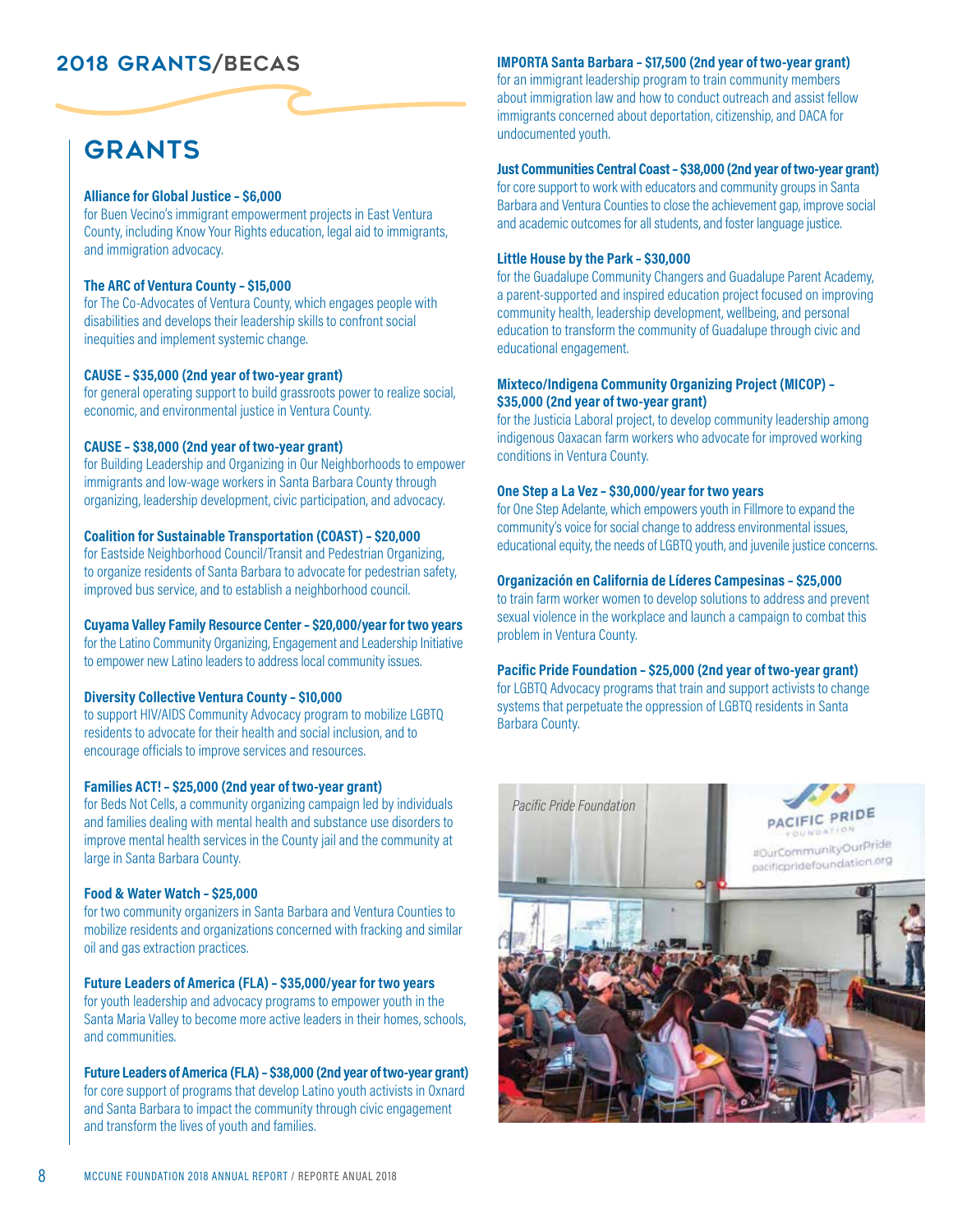#### **Peoples' Self-Help Housing – \$20,000**

for the Resident Leaders Community Organizing Project in Santa Barbara County to engage residents at the agency's affordable housing complexes in leadership training and community change projects.

#### **Pesticide Action Network (Californians for Pesticide Reform) – \$25,000**

for Organizing to Reduce the Pesticide Threat in Ventura County, a collaborative project with CAUSE to build a local movement and political leadership to reduce pesticide exposure of farm workers and students in farming communities.

**Santa Barbara Bicycle Coalition – \$24,000 (2nd year of two-year grant)** for Connecting Our Community which organizes activists to bring safe bicycling infrastructure to the South Coast of Santa Barbara County.

#### **Santa Barbara County Immigrant Legal Defense Center – \$20,000**

for the Immigration Promotorx program to recruit and train Spanish- and Mixteco-speaking immigrants in Santa Barbara County to educate fellow immigrants about their civil rights.

#### **Santa Barbara Friends Meeting – \$16,000**

for Truth in Recruitment, an advocacy group that involves students, parents, veterans, and community members in advocating for school policies that regulate and limit access of military recruiters to students at Santa Barbara County high schools.

#### **Transitions-Mental Health Association – \$16,000**

for the Lived Experience Advocacy Development program, which recruits and trains individuals with mental illness and engages them in advocacy in Lompoc and Santa Maria.

#### **Westminster Free Clinic – \$27,000 of a two-year grant (\$30,000 in Year 2)**

for SALUD (Students Advocating Life-Uplifting Decisions), to engage Latino youth in East Ventura County in advocating for educational equity, health equity, and to empower the Latino community to know their immigration rights.

# CAPACITY BUILDING GRANTS

#### **California Lutheran University – \$15,000**

for the Center for Nonprofit Leadership to provide operating support and scholarships for nonprofits to attend training programs.

#### **Fund for Santa Barbara – \$25,000**

for the Capacity Building Program which provides consulting services, workshops, and other support to nonprofit organizations in Santa Barbara County.

#### **Fund for Santa Barbara – \$5,000**

for the Nonprofit Resource Network

# BECAS

#### **Alliance for Global Justice – \$6,000**

para los proyectos de empoderamiento de inmigrantes de Buen Vecino en el este del condado de Ventura, incluida la educación Conozca sus Derechos, la asistencia legal para inmigrantes y la defensa de la inmigración.

#### **ARC of Ventura County – \$15,000**

para Co-Abogacías del condado de Ventura, el cual involucra individuos con discapacidades intelectuales y de desarrollo para interceder por sí mismos y confrontar desigualdades para crear cambios sistémicos.

#### **CAUSE – \$35,000 (2do año de beca de 2 años)**

para apoyo operativo con el objetivo de crecer poder electoral para crear la justicia social, económica y ambiental en el condado de Ventura.

#### **CAUSE – \$38,000 (2do año de beca de dos años)**

para la Creación de Liderazgo y la Organización Comunitaria en los Vecindarios para el empoderamiento de los Inmigrantes y los trabajadores de bajos ingresos en el condado de Santa Bárbara por el medio de las campañas de la comunidad, desarrollo de liderazgo, involucramiento cívico y abogacía.

#### **Coalition for Sustainable Transportation (COAST) – \$20,000**

para el Consejo Vecinal del lado Este/ Organización de Tránsito y Peatones, para organizar a los residentes de Santa Bárbara para abogar por la seguridad de los peatones, mejorar el servicio de autobuses y establecer un consejo vecinal.

#### **Cuyama Valley Family Resource Center – \$20,000 al año, por 2 años**

para la Iniciativa de Organización, Participación y Liderazgo de la Comunidad Latina, incluyendo un programa de capacitación de promotoras, programas de participación familiar y talleres de participación cívica.

#### **Diversity Collective Ventura County – \$10,000**

para apoyar el programa de Defensa Comunitaria contra el VIH / SIDA con el fin de movilizar a los residentes LGBTQ para abogar por su salud e inclusión social y para alentar a los funcionarios a mejorar los servicios y recursos.

#### **Families ACT! – \$25,000 (2do año de beca de 2 años)**

para Camas y No Cárceles, una campaña de la comunidad dirigida por los individuos y las familias que están lidiando con las enfermedades de la salud mental y el consumo de sustancias, con el objeto de mejorar los servicios de la salud mental en la cárcel y en el condado de Santa Bárbara.

#### **Food & Water Watch – \$25,000**

para los organizadores de la comunidad en los condados de Santa Bárbara y Ventura con el fin de movilizar a los residentes y organizaciones preocupados con la perforación hidráulica y otros métodos de extracción de petróleo y gas.

#### **Future Leaders of America (FLA) – \$35,000 al año, por 2 años**

para entrenamientos de liderazgo que empoderan a jóvenes y familias en el valle de Santa María a convertirse en líderes más activos en sus hogares, escuelas y comunidades.

#### **Future Leaders of America (FLA) – \$38,000 (2do año de beca de 2 años)**

para desarrollar jóvenes latinos como activistas en Oxnard y Santa Bárbara, para mejorar la comunidad por medio del involucramiento cívico y transformar las vidas de los jóvenes y las familias.

*(Continúa)*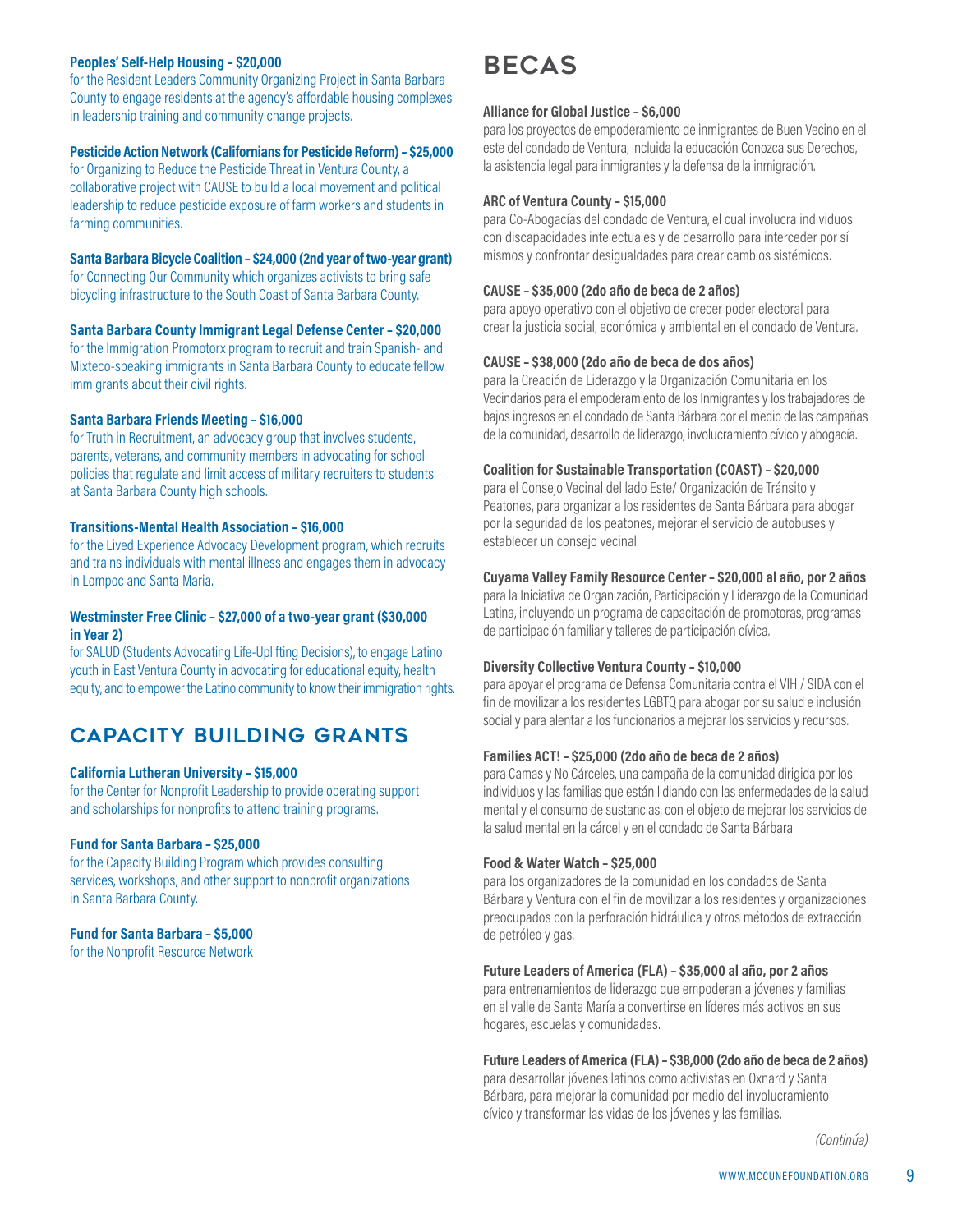# 2018 GRANTS/BECAS

# BECAS (CONTINÚA)

#### **IMPORTA Santa Bárbara – \$17,500 (2do año de beca de 2 años)**

para un programa de liderazgo de inmigrantes, con la finalidad de capacitar a miembros de la comunidad sobre la ley de migración y cómo llevar a cabo actividades de promoción y ayuda a compañeros inmigrantes preocupados por la deportación, ciudadanía y DACA para jóvenes indocumentados.

#### **Just Communities Central Coast – \$38,000 (2do año de beca de dos años)**

para promover la equidad en la educación y el éxito académico para todos los estudiantes y apoyar la justicia lingüística en los condados de Santa Bárbara y Ventura.

#### **Little House by the Park – \$30,000**

para la Academia de Padres, un proyecto de educación inspirado y apoyado por padres para transformar la comunidad de Guadalupe a través del involucramiento cívico y educativo.

#### **Mixteco/Indigena Community Organizing Project (MICOP) – \$35,000 (2do año de beca de 2 años)**

para el proyecto Justicia Laboral, para desarrollar liderazgo entre los trabajadores agrícolas indígenas oaxaqueños buscando lograr mejores prácticas laborales en el condado de Ventura.

#### **One Step a La Vez – \$30,000 al año, por 2 años**

para One Step Adelante, que empodera a los jóvenes de Fillmore para ampliar la voz de la comunidad en favor del cambio social para abordar los problemas ambientales, la equidad educativa, las necesidades de los jóvenes LGBTQ y las preocupaciones de la justicia juvenil.

#### **Organización en California de Líderes Campesinas – \$25,000**

para entrenar a trabajadoras agrícolas para desarrollar soluciones, combatir la violencia sexual en los campos y luchar contra este problema en el condado de Ventura.



#### **Pacific Pride Foundation – \$25,000 (2do año de una beca de 2 años)**

para programas de abogacía LGBTQ que desarrollan liderazgo e involucran activistas en cambiar sistemas que oprimen a residentes LGBTQ en el condado de Santa Bárbara.

#### **Peoples' Self-Help Housing – \$20,000**

para el Proyecto de Organización Comunitaria de Líderes Residentes, el cual involucra a los residentes de las viviendas asequibles en entrenamiento de liderazgo y proyectos para mejorar a la comunidad en el condado de Santa Bárbara.

#### **Pesticide Action Network (Californians for Pesticide Reform) – \$25,000**

para organizar la reducción de amenaza de pesticidas en el condado de Ventura, un proyecto colaborativo con CAUSE para construir un movimiento local y de liderazgo político, para reducir la exposición a pesticidas por parte de los trabajadores agrícolas y estudiantes en comunidades agrícolas.

#### **Santa Bárbara Bicycle Coalition – \$24,000 (2do año de beca de 2 años)**

para Conectar a Nuestra Comunidad, para movilizar activistas con el fin de llevar a cabo campañas para mejorar la seguridad de los ciclistas en el condado de Santa Bárbara.

#### **Santa Bárbara County Immigrant Legal Defense Center – \$20,000**

para el Programa Promotores de Migración para reclutar y capacitar a inmigrantes de habla hispana y mixteco en el condado de Santa Bárbara para educar a otros inmigrantes sobre sus derechos civiles.

#### **Santa Bárbara Friends Meeting – \$16,000**

para La Verdad en el Reclutamiento, un grupo de defensa que involucra a estudiantes, padres, veteranos y miembros de la comunidad en la promoción de políticas escolares que regulan y limitan el acceso de los reclutadores militares a los estudiantes de las escuelas preparatorias del condado de Santa Bárbara.

#### **Transitions-Mental Health Association – \$16,000**

para el programa de Desarrollo de Defensa de la Experiencia Vivida, que recluta y capacita a personas con enfermedades mentales y las involucra en actividades de defensa en Lompoc y Santa María.

#### **Westminster Free Clinic – \$27,000 al año, por 2 años (\$30,000 en el año 2)**

para SALUD (Estudiantes que Defienden Decisiones Saludables), un proyecto para involucrar a los jóvenes latinos en las escuelas del este del condado de Ventura en la promoción de la equidad educativa, salud equitativa y empoderar a la comunidad latina para conocer sus derechos de inmigración.

# BECAS DE ASISTENCIA TÉCNICA

#### **California Lutheran University – \$15,000**

para el Centro de Liderazgo de Organizaciones No Lucrativas.

#### **Fund for Santa Bárbara – \$25,000**

para proporcionar servicios de asistencia técnica y talleres.

#### **Fund for Santa Bárbara – \$5,000**

para la Red de Recursos de Organizaciones No Lucrativas.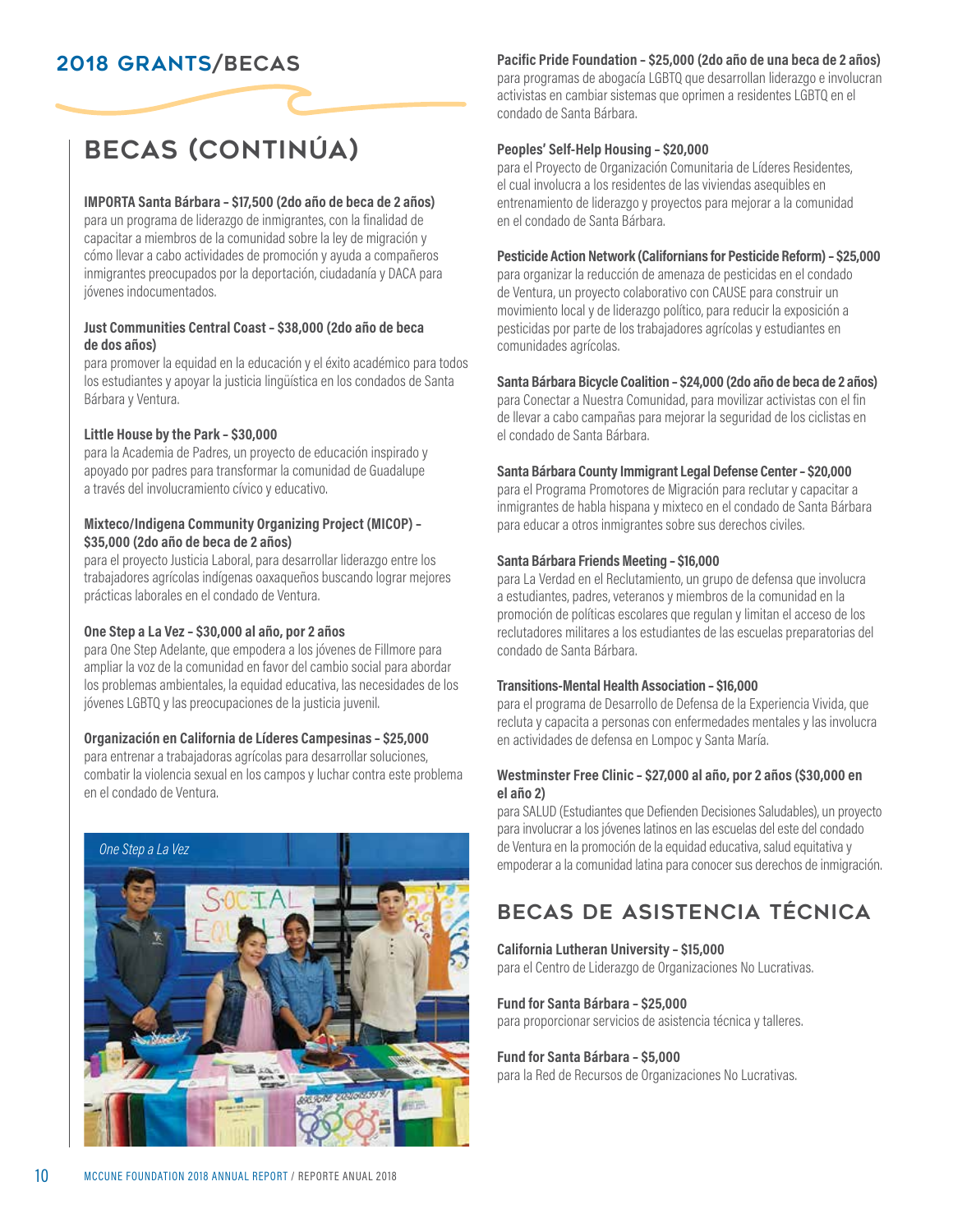

**Executive Director Directora Ejecutiva** Claudia Armann

(805) 223-8373 claudia@mccunefoundation.org P.O. Box 24340, Ventura, CA 93002



## GRANT GUIDELINES

The McCune Foundation supports projects and community-based organizations that address critical issues utilizing community organizing strategies. We are especially interested in funding grassroots groups which seek to empower excluded populations.

**Types of Grants**: Project, General Operating Support, and Training Mini-Grants are offered for projects that grow social capital and enhance a community's capacity to mobilize residents to solve problems. Requests up to \$40,000 will be considered and grants generally will not be made for more than 50 percent of a project budget. (The Foundation does not fund the provision of direct services or purely educational programs.)

**Eligibility:** Funding is available to applicants in Santa Barbara and Ventura Counties that have IRS 501(c)(3) tax status or operate under the sponsorship of a qualified organization.

To be eligible, applicants must demonstrate that they:

- Include the affected population in the planning and implementation of the project.
- Work to create systemic change.
- Build social capital and community capacity by engaging and empowering new participants in action for social change.

**Deadlines:** Letters of inquiry are accepted twice a year in January and July. Full proposals will be requested for projects of interest. Please visit **www.mccunefoundation.org** for deadlines and full instructions.

# REQUISITOS PARA ASIGNACIÓN DE RECURSOS

La Fundación McCune apoya a proyectos y grupos basados en la comunidad que abordan temas críticos utilizando estrategias para organizar a la comunidad. Estamos especialmente interesados en proporcionar fondos a grupos con base social que buscan empoderar a las poblaciones excluidas.

**Tipos de Aportaciones**: Fondos para proyectos, funcionamiento en general y mini-becas de capacitación se ofrecen para los proyectos que aumentan capital social y mejoran la capacidad de la comunidad para movilizar a los residentes en la resolución de problemas. Solicitudes de hasta \$40,000 serán consideradas y el financiamiento generalmente no se otorgará por más del 50% del presupuesto del proyecto. (La Fundación no proporciona recursos para proveer servicios directos o programas exclusivamente educativos.)

**Elegibilidad**: Los fondos son otorgados a solicitantes que operan en los condados de Santa Bárbara y Ventura, quienes han recibido del IRS (Departamento del Hacienda de los Estados Unidos) la designación 501(c) (3) como organizaciones exentas de impuestos, o que funcionan bajo el auspicio de una organización calificada.

Para ser elegible, los solicitantes deben demostrar que:

- La población afectada es incluida en la planeación y ejecución del proyecto.
- Trabajan para crear un cambio sistémico.
- Construyen capital social y capacidad comunitaria a través de la participación y el empoderamiento de nuevos participantes en acción para el cambio social.

**Fechas de Solicitud**: Solicitudes iniciales se aceptan dos veces al año, en enero y julio. Propuestas completas serán solicitadas por la Fundación para proyectos de interés. Por favor, visite **www.mccunefoundation.org** para conocer fechas e instrucciones completas.